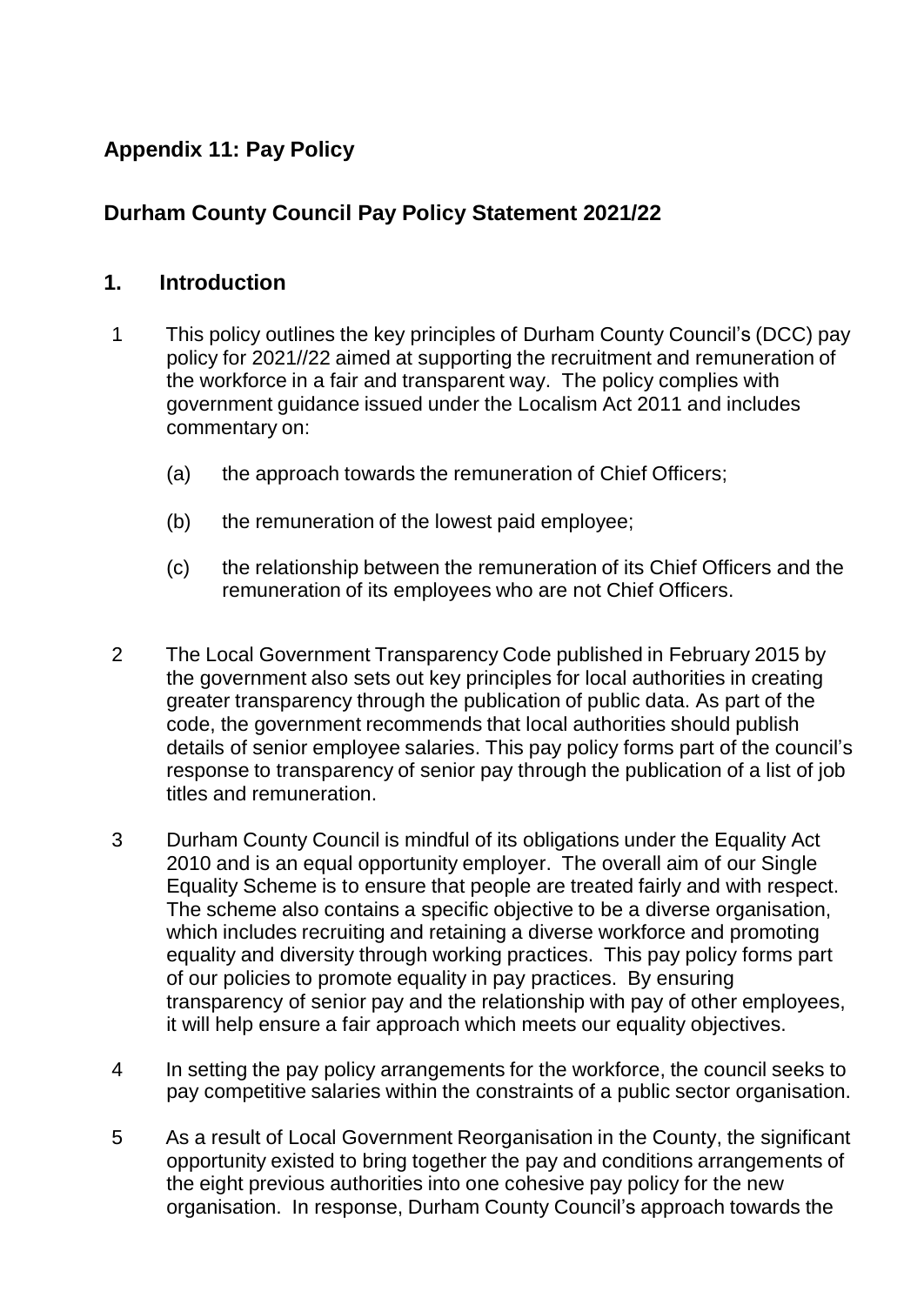workforce pay and conditions of employment were fundamentally reviewed and a new pay structure and revised conditions of employment for the majority of the workforce were agreed during 2012, in order to ensure that the council is able to operate as a modern, fit for purpose and streamlined organisation.

6 A review of higher principal officer posts across the council was also undertaken during 2018 as these posts did not form part of the job evaluation/single status exercise in 2012. The review affected Strategic Manager (Tier 4 roles) and some roles below Tier 4 and involved formal job evaluation of each post. This resulted in a new pay structure for strategic managers effective from 1 December 2018.

## **2. Posts defined within the Act as Chief Officers**

7 The policy in relation to Chief Officers relates to the posts of Chief Executive, five Corporate Directors, Director of Integrated Community Services, Director of Public Health and the Head of Legal and Democratic Services (who undertakes the Monitoring Officer Role for the Authority).

#### **3. Governance Arrangements**

- 8 The Chief Officer Appointments Committee is defined within the council's constitution as performing the functions under section 112 of the Local Government Act 1972 in relation to these officers. This includes the setting of the pay arrangements for these posts and in doing so the Committee takes into account:
	- (a) the prevailing market in which the organisation operates;
	- (b) the short and long-term objectives of the council;
	- (c) the council's senior structure, financial situation, and foreseeable future changes to these;
	- (d) the expectations of the community and stakeholders;
	- (e) the total remuneration package;
	- (f) the links with how the wider workforce is remunerated and national negotiating frameworks;
	- (g) the cost of the policy over the short, medium, and long term.
- 9 The Committee also has access to appropriate external independent expert advice on the subject where required.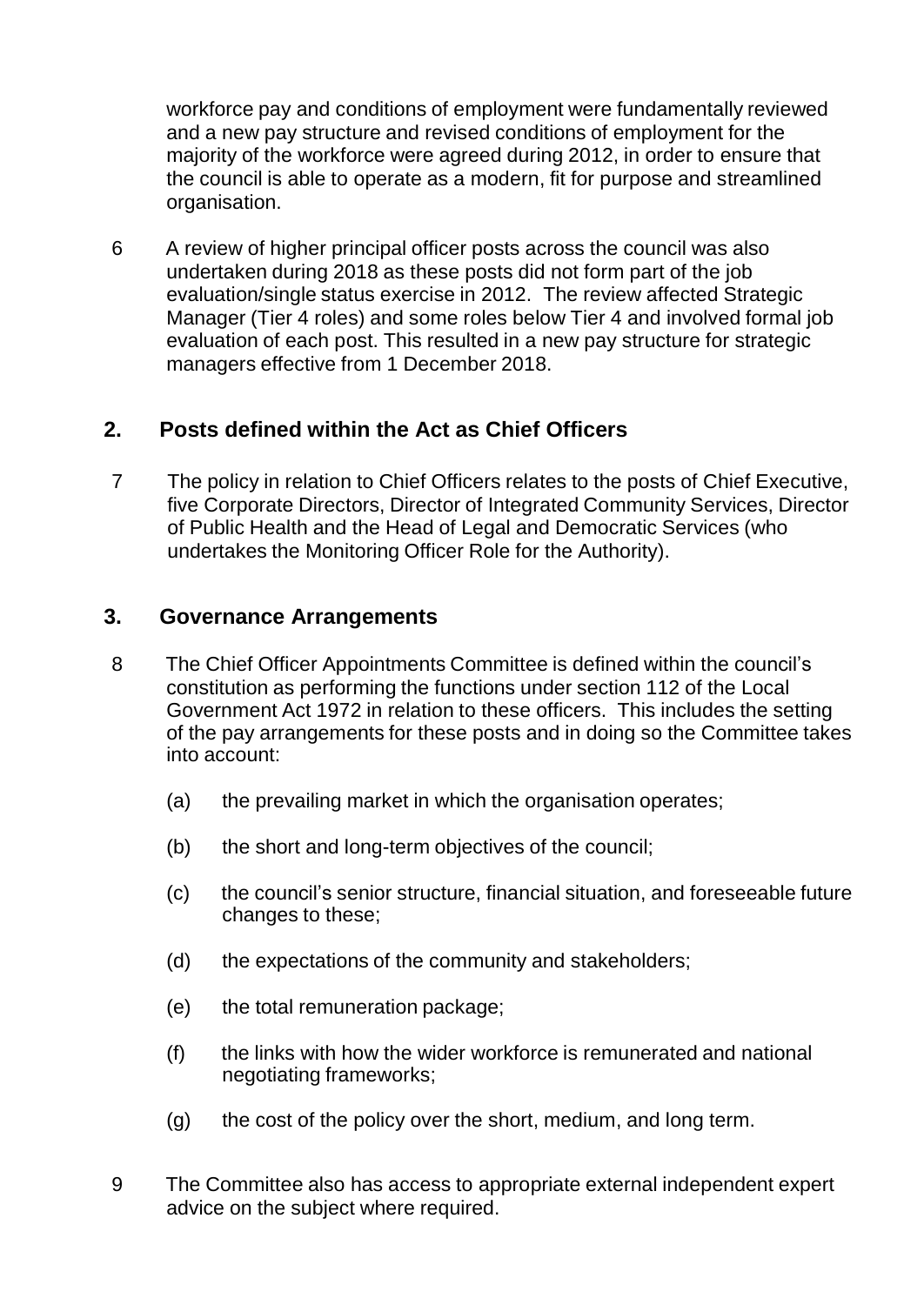## **4. Key Principles**

- 10 The Chief Officer Pay policy is designed to be easily understood and to be transparent to the post holders and key stakeholders. The structure and level of the pay arrangements will enable the council to attract, motivate and retain key senior talent for the authority.
- 11 The policy is based upon spot salaries with clear differentials between levels of work/job size, within a range that is affordable now, will remain so for the medium term, and will be subject to review to ensure it continues to remain fit for purpose. In the first instance it is intended that the Authority will market test the rates of pay when vacancies arise, as part of consideration on whether roles continue to be required within the context of the council's priorities and commitments at that time.
- 12 A values and behaviours framework is established within the organisation which links to individual job descriptions, person specifications and performance and development reviews. Leaders' behaviours are clearly defined, and this ensures that the individual standards of achievement and performance are met and clearly linked to the achievement of the council's objectives and priorities, and the authority's expectations are delivered by post holders within these roles.
- 13 These posts do not attract performance related pay, bonuses, or any other additions to basic salary. This approach enables the council to assess and budget accurately in advance for the total senior pay bill over a number of years.
- 14 The council is currently the sixth largest single tier authority in the country and in setting the pay policy for this group, a market position has been established that aims to attract and retain the best talent available at a senior level within a national recruitment context, to lead and motivate the council's workforce that is rewarded under a nationally agreed negotiating framework.
- 15 Roles at this level have all been subject to an externally ratified job evaluation scheme that is transparent and auditable to ensure equality proofing of pay levels.
- 16 Other terms and conditions of employment for this group are as defined within the Joint Negotiating Committee for Chief Officers of Local Authorities Conditions of Service handbook, with discretion to set actual pay levels at a local level, but within a national negotiating framework. These posts are part of the nationally defined Local Government final salary pension scheme.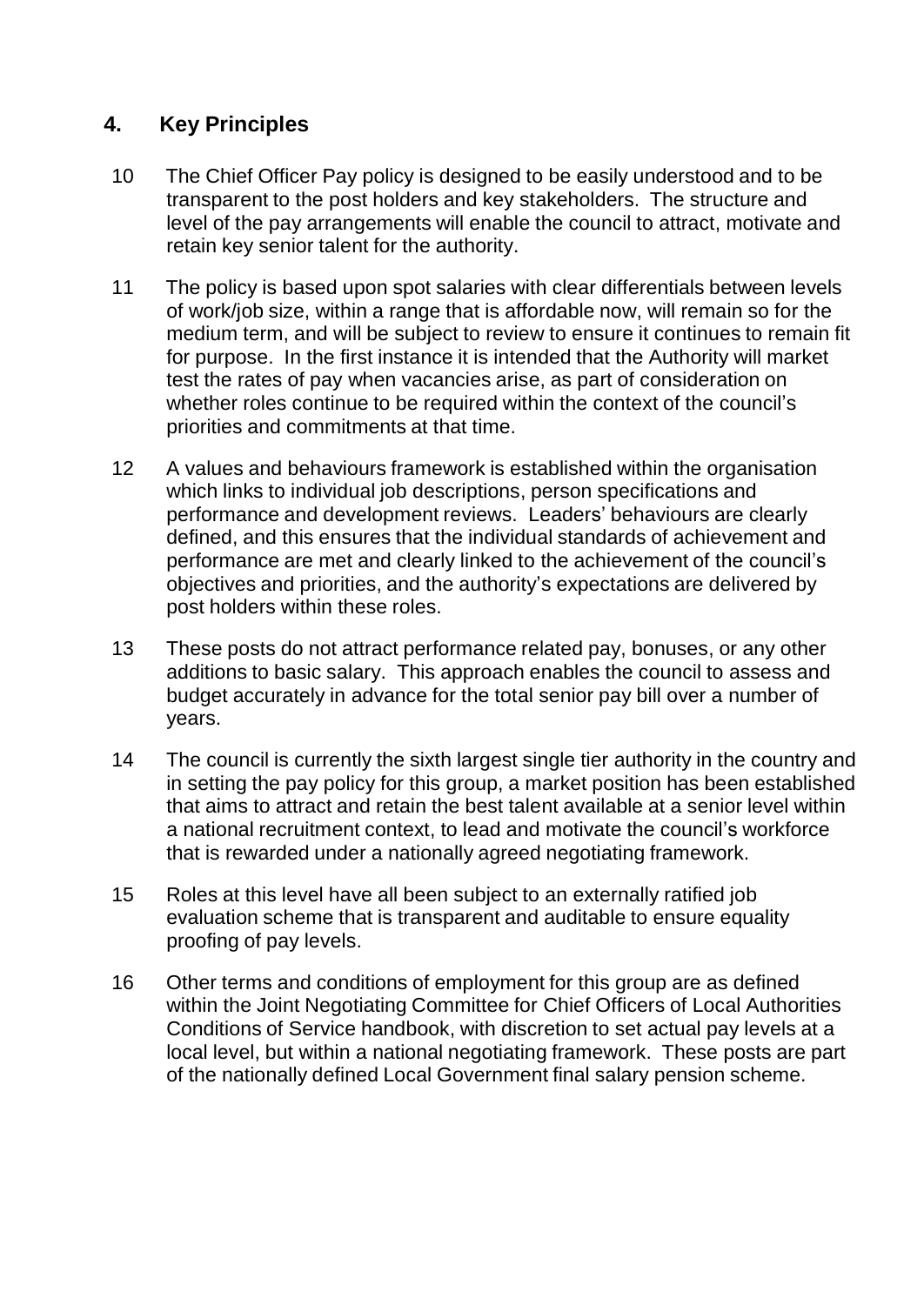## **5. Pay Levels**

17 Individual elements of the remuneration package are established as follows at the point of recruitment into the posts:

| <b>Role</b>                                      | Salary @<br>1.4.2021 |
|--------------------------------------------------|----------------------|
| <b>Chief Executive</b>                           | £201,742             |
| <b>Corporate Directors</b>                       | £152,669             |
| <b>Director of Integrated Community Services</b> | £140,362             |
| Head of Legal and Democratic Services            | £119,954             |
| <b>Director of Public Health</b>                 | £113,246             |

18 In addition to Chief Officers, there are a range of senior roles identified as Heads of Service that are evaluated using the same principles and scheme as the Chief Officers and these roles are remunerated at three levels based on job size.

| <b>Head of Service Level</b> | Salary @<br>1.4.2021 |
|------------------------------|----------------------|
| <b>HOS</b>                   | £83,424              |
| <b>HOS</b>                   | £105,670             |
| <b>HOS</b>                   | £119,954             |
| <b>HOS</b>                   | £117, 946            |

- 19 Increases are made in accordance with the appropriate Joint Negotiating Committee (JNC) Pay Agreements. The JNCs for the Chief Executives and Chief Officers both agreed a pay award of 2.75% with effect from 1 April 2020. The Pay Awards for 2021/22 have not been agreed.
- 20 \*JNC Pay Award for Chief Officers does not apply to one Head of Service post (which is joint funded by DCC/NHS).
- 21 This council has agreed a salary structure for its senior posts and agrees that appointment to any vacancies on this structure at the salaries referred to in this statement are permitted. The creation of any new posts paying over £100,000 should however be presented to Council for approval.
- 22 For the majority of the rest of the council's workforce, the NJC pay agreement for 2018/19 included the introduction of a new pay spine on 1 April 2019. The 2019 pay spine is mandatory. Agreements reached by the NJC are collective agreements and if they are incorporated into employee contracts of employment then the changes will take effect. The new pay spine replaced entirely the previous spine and accordingly employees assimilated across from the previous SCP to the new corresponding SCP in April 2019. The NJC produced a circular on 14 June 2018, which provided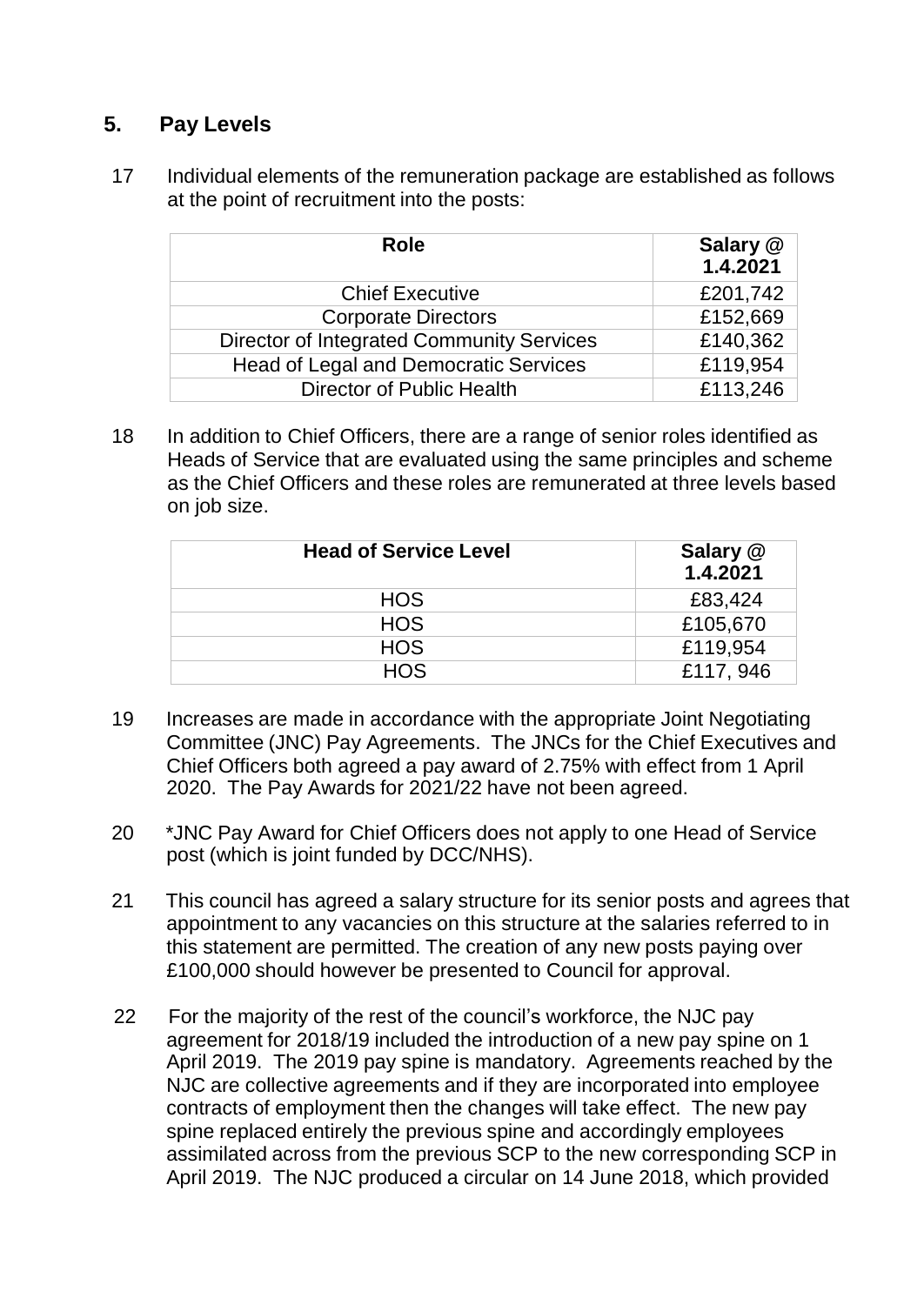technical advice on issues relating to assimilating employees onto the new pay spine. The council has complied with the NJC guidance (i.e., one approach to be applied consistently and a maximum of five spinal column points for each grade).

- 23 The designated Returning Officer for the council also carries out the role of 'Returning Officer' or 'Counting Officer' in Parliamentary and European elections and other national referenda or electoral processes. These additional roles carry an entitlement to payment from central government at levels set by order in relation to each national poll and according to scale of fees agreed by the council in relation to Local Elections.
- 24 Set out in Annex 1 is a scale of fees for the conduct of any County Council and Parish by-elections that arise. The fees are based on the principle that the Returning Officer and nominated deputies will be remunerated in view of personal responsibilities, but at a rate below that of national elections. National rates are given for other posts such as Presiding Officers, Poll Clerks, Count Staff, and postal vote sessions to ensure sufficient interest is maintained in undertaking these roles.

## **The Authority's Policy on the Remuneration of its Lowest Paid Workers**

### **6. Definition of Lowest Paid Workers**

- 25 In order to promote equity, former manual worker grades in the authority have been incorporated into the national framework, as outlined in the National Joint Council for Local Government Services "Agreements on Pay and Conditions of Service".
- 26 This ensures that the lowest paid workers and the wider workforce share equitable terms and conditions and access to pay and condition arrangements that are set within a national negotiating framework.
- 27 This approach ensures fairness, provides market rates in the region for jobs, graded by job size, but with a reference also to the national local government family.
- 28 Following the implementation on 1 January 2015 of the 'Durham Living Wage' the lowest paid workers now receive the minimum of Spinal Column Point 10 for all Durham County Council employees. The hourly rate from 1 April 2020 is £9.62, (and new SCP 3 replaced the old SCP 10 on the new National Pay Spine) which equates to workers (outside of apprenticeship schemes) remunerated in Durham on a minimum full time equivalent annual rate of pay of £18,562 (excluding any allowances). This is the council's definition of 'lowest paid workers'.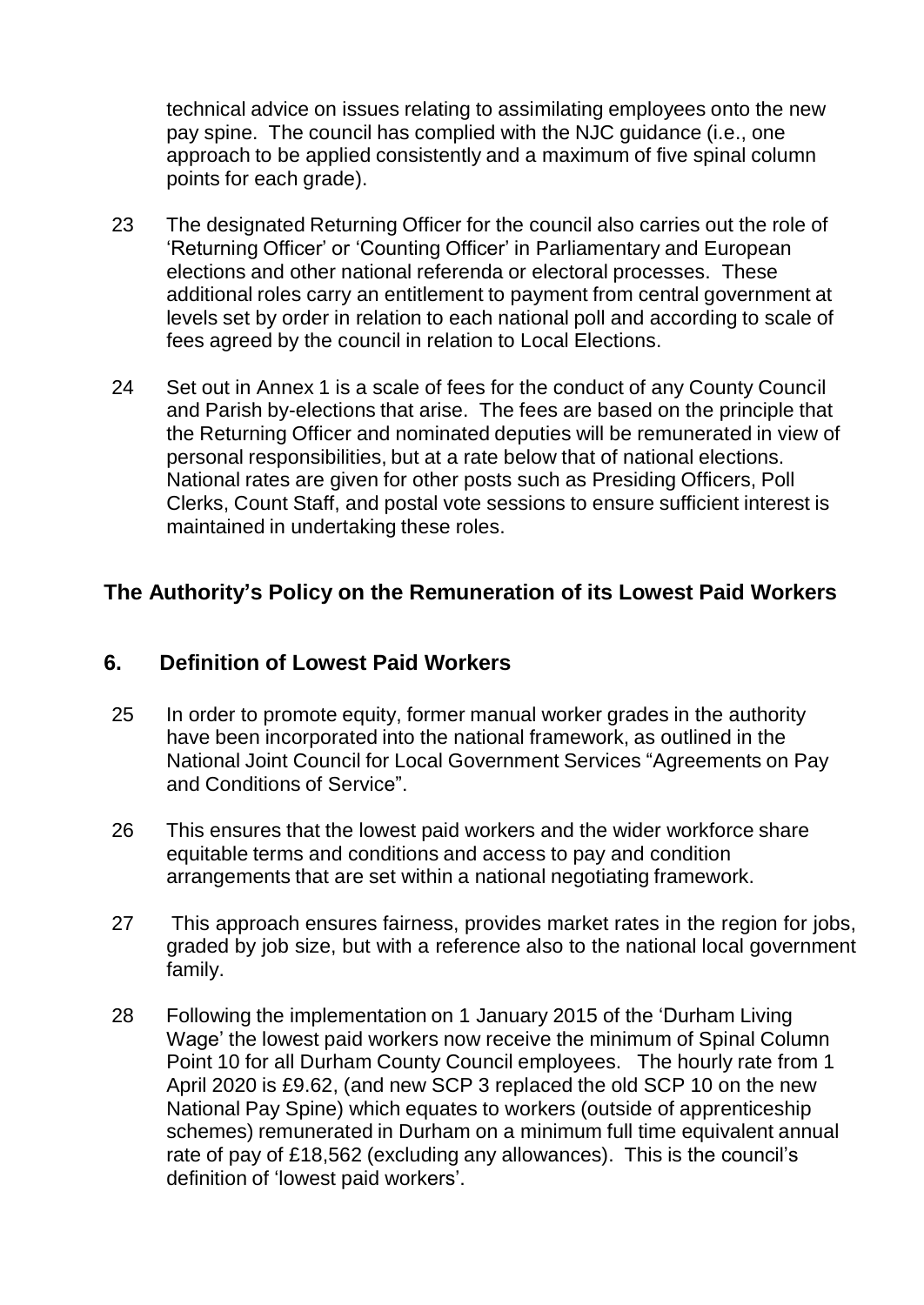# **The Policy Relationship between Chief Officers Pay, the Lowest Paid Workers, and the Wider Workforce**

## **7. Current Position**

- 29 At the inception of the new unitary council in 2009 the authority had defined:
	- (a) the strategy for senior pay within the authority and had recruited into these posts;
	- (b) the plan for the approach towards harmonising the pay and conditions of the workforce longer term;
	- (c) taking this approach, also now enables the authority to publish and support recommendations within Will Hutton's review 2011 'Review of Fair Pay in the Public Sector' around publishing the ratio of pay of the organisation's top earner to that of a median earner and tracking this over time, taking corrective action where necessary.
- 30 In setting the relevant pay levels, a range of background factors outlined at paragraph 2.2 were taken into consideration for senior pay alongside the significant scope and scale of the authority in the national context.
- 31 For example, the scope and scale of the Chief Executive's post encompasses responsibilities commensurate with the largest authorities in the country including responsibility for:
	- (a) the provision of wide-ranging services to over 500,000 residents of County Durham;
	- (b) a gross budget of £1.1 billion for service delivery;
	- (c) undertaking the role of the Head of Paid Service to over 15,000;
	- (d) Lead Policy Advisor to the council's 126 Elected Members.
- 32 For 2021//22, the ratio between the pay of the Chief Executive in Durham County Council and the lowest paid workers is 8.94, against figures published by government of an expectation to always be below 20:1 in local government.
- 33 In addition, during 2021/22 the employer will contribute 18.5% of pensionable pay to the pension fund for all employees in the Local Government Pension Scheme.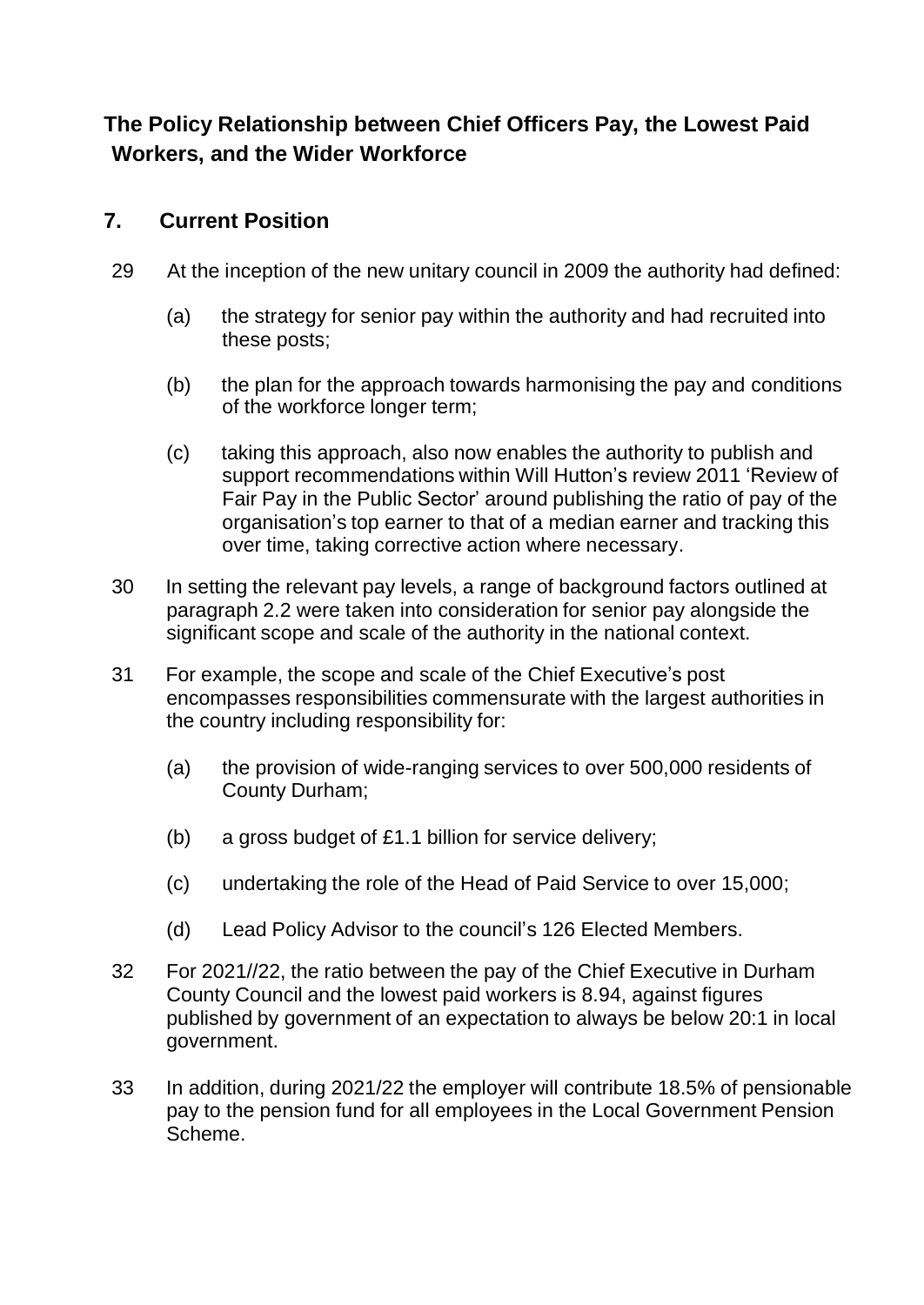## **8. Long Term Planning**

34 In line with the original long-term plan, Durham County Council has successfully completed the implementation of a new pay and conditions framework for the wider workforce. This pay scheme is based upon a nationally agreed job evaluation system and the national spinal column points of pay and will see the authority remain within the existing national pay negotiating machinery.

## **9. Pay Policy Objectives**

- 35 This planned approach towards pay for the wider workforce, and the use of established and equality impact assessed job evaluation schemes in the exercise will ensure:
	- (a) a planned approach towards pay policy for the organisation that enables the council to establish a relationship between pay for senior officers, the low paid and the wider workforce to align to the national guidance;
	- (b) the provision of accountability, transparency and fairness in setting pay for Durham County Council.
- 36 A report detailing the council's Gender Pay Gap figures for the position as at 31 March 2020 was published on the council's websit[e](http://www.durham.gov.uk/genderpaygap) [\(http://www.durham.gov.uk/genderpaygap\),](http://www.durham.gov.uk/genderpaygap) this includes the council's long term plans for improving the pay gap.

### **10. Pay Policy Decisions for the Wider Workforce**

37 The decision-making power for the implementation of the new pay arrangements is one for the full council for the Authority, ensuring that decisions in relation to workforce pay are taken by those who are directly accountable to local people.

# **11. The Approach towards Payment for those Officers Ceasing to Hold Office Under or be Employed by the Authority**

- 38 The council has an agreed policy in relation to officers whose employment is terminated via either voluntary or compulsory redundancy. This policy provides a clear, fair, and consistent approach towards handling early retirements and redundancy for the wider workforce, including Chief Officers**.**
- 39 In setting policy, the Authority does currently retain its discretion to utilise the Local Government (Early Termination of Employment) (Discretionary Compensation) (England and Wales Regulations) 2006.